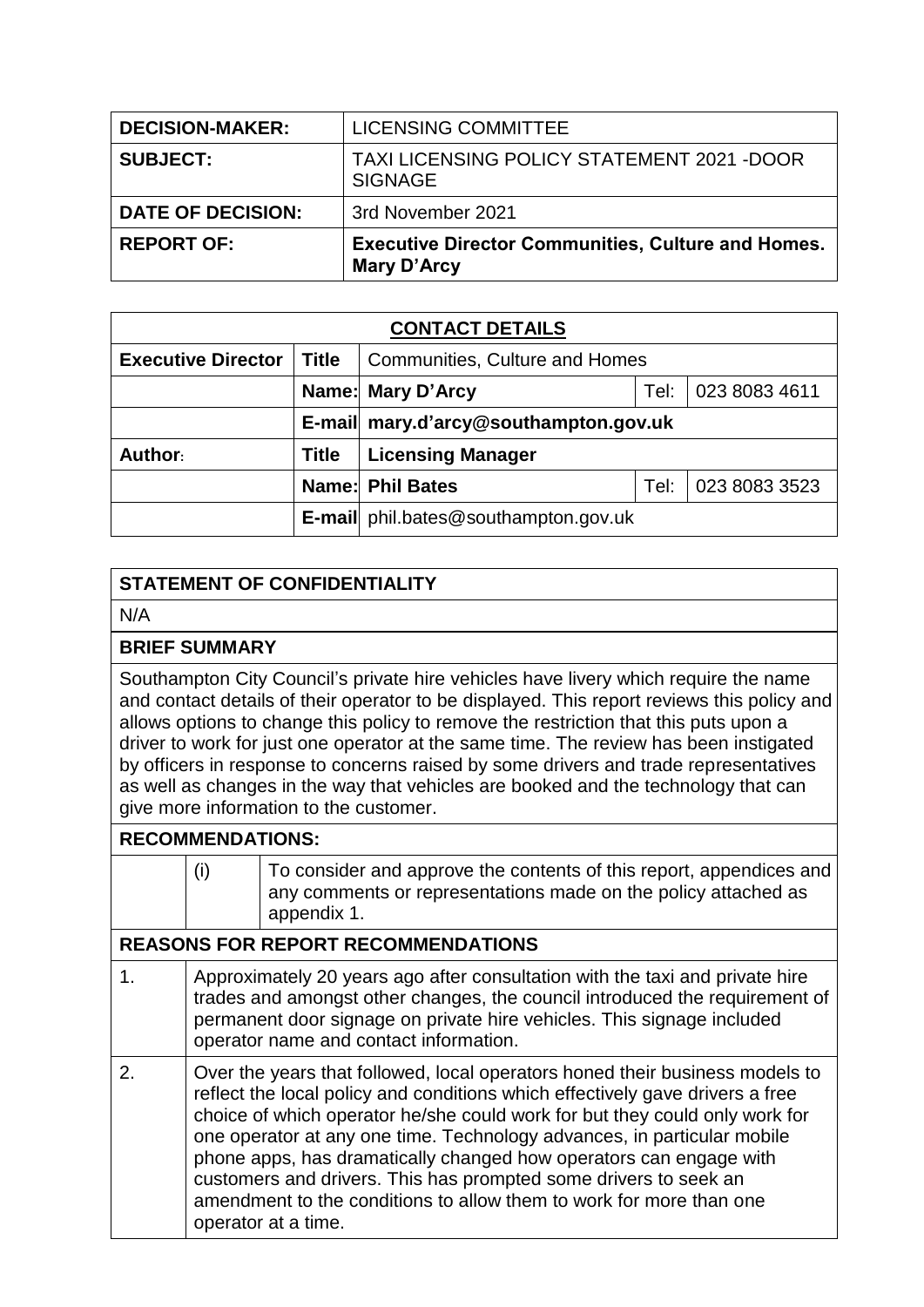| 3.  | The option to change the door sign requirements for private hire vehicles has<br>the potential to have a profound effect on the taxi trades in the city. Therefore<br>careful consideration should be given to the detail of this report prior to any<br>decision being made.                                                                                                                                                                                                                                                        |
|-----|--------------------------------------------------------------------------------------------------------------------------------------------------------------------------------------------------------------------------------------------------------------------------------------------------------------------------------------------------------------------------------------------------------------------------------------------------------------------------------------------------------------------------------------|
| 4.  | In July 2020 the Department for Transport published their Statutory Taxi and<br>Private Hire Standards document which mentions signage as a safe way to<br>identify a licensed vehicle. Southampton has a large night-time economy and<br>is a thriving City. Therefore, it makes good sense that licensed vehicles are<br>readily identifiable as a safe refuge for the purposes of safeguarding and also<br>to assist in the identification of a booked vehicle. Therefore, signage of some<br>kind is recommended to be retained. |
|     | ALTERNATIVE OPTIONS CONSIDERED AND REJECTED                                                                                                                                                                                                                                                                                                                                                                                                                                                                                          |
| 5.  | Use of temporary signage or magnetic signage should not be considered as<br>such signs can be easily lost and misused. Also more vehicles are being<br>constructed from aluminium or composites which magnetics will not adhere<br>to.                                                                                                                                                                                                                                                                                               |
| 6.  | Removal of signage completely was discounted for reasons previously stated.                                                                                                                                                                                                                                                                                                                                                                                                                                                          |
| 7.  | Remove the requirement to display operator details. This is prompted by<br>drivers seeking to have more choice of the work they undertake. There is<br>evidence they will naturally seek to take the higher earning jobs resulting in<br>shorter trips being more likely to be difficult to fulfil or be cancelled by the<br>driver. This leads to vulnerable people being left in a vulnerable position,<br>either left in a street when vulnerable or unable to attend important<br>appointments                                   |
|     | <b>DETAIL (Including consultation carried out)</b>                                                                                                                                                                                                                                                                                                                                                                                                                                                                                   |
| 8.  | The option of an alternative door sign went out to public consultation on 10th<br>March 2021. The consultation was originally intended to be for a period of 12<br>weeks ending in early June. Due to unforeseen delays with posting out letters<br>advising of the consultation the period of consultation was extended until 5th<br>July 2021 to ensure everyone had ample time to respond.                                                                                                                                        |
| 9.  | A total of 323 responses were received throughout the consultation period. A<br>summary of the responses in relation to vehicle signage is attached at<br>appendix 2.                                                                                                                                                                                                                                                                                                                                                                |
| 10. | Officers responses to that element of the consultation are detailed in appendix<br>3.                                                                                                                                                                                                                                                                                                                                                                                                                                                |
| 11. |                                                                                                                                                                                                                                                                                                                                                                                                                                                                                                                                      |
|     | In that consultation on a new taxi policy we included an option of keeping the<br>current condition or amending it to require a door sticker but without the<br>operator details displayed.                                                                                                                                                                                                                                                                                                                                          |
|     | 34% of respondents preferred to keep the current policy                                                                                                                                                                                                                                                                                                                                                                                                                                                                              |
|     | 39% preferred the removal of the operator details on the sticker                                                                                                                                                                                                                                                                                                                                                                                                                                                                     |
|     | 15% preferred a different option (probably no sticker as this was a<br>comment raised 54 times in the free text response)                                                                                                                                                                                                                                                                                                                                                                                                            |
|     | 12% did not mind.                                                                                                                                                                                                                                                                                                                                                                                                                                                                                                                    |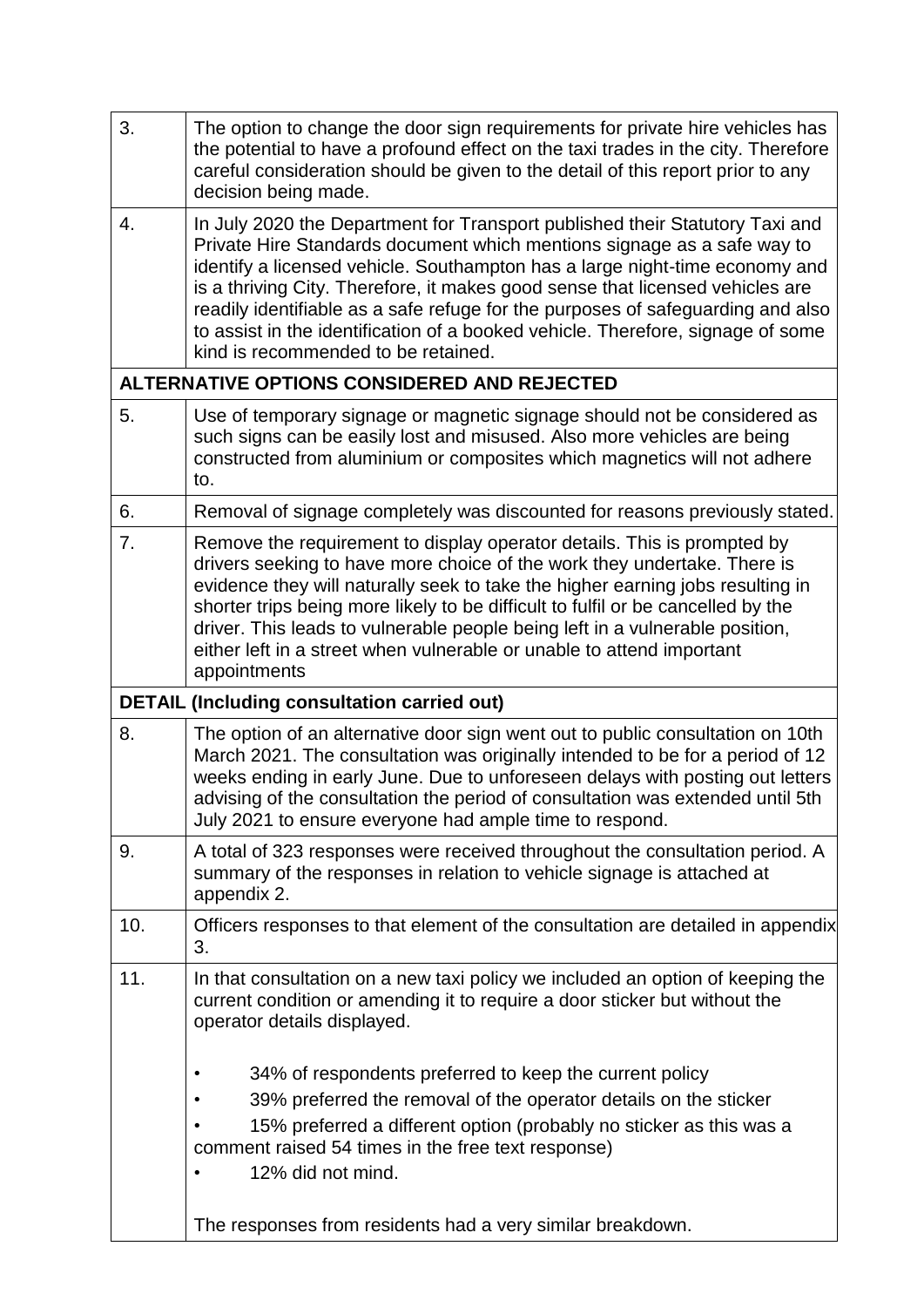| 12. | A draft policy was presented to the licensing committee in September 2021<br>where the committee decided that more research should be carried out before<br>a decision was made.                                                                                                                                                                                                                                                                                                                                                         |
|-----|------------------------------------------------------------------------------------------------------------------------------------------------------------------------------------------------------------------------------------------------------------------------------------------------------------------------------------------------------------------------------------------------------------------------------------------------------------------------------------------------------------------------------------------|
| 13. | The safety features of displaying door stickers are to clearly identify the car as<br>a licensed vehicle. This is important as the vehicle has to comply with all of<br>the conditions of the licence regardless of the purpose it is put to and it can<br>only be driven by a holder of a Southampton private hire driver's licence.<br>There are other conditions that promote public and driver safety, the taxi<br>camera policy being the main one. Retaining clear signage supports this and<br>other conditions promoting safety. |
|     | The operator details provide a clear means of identifying which car has been<br>booked for the public and a means of communicating with the operator about<br>any issues.                                                                                                                                                                                                                                                                                                                                                                |
| 14. | We have reviewed 25 other licensing authorities across England. There is no<br>consistency. Four of the authorities have a similar condition to Southampton.<br>Five others allow operator door signs in their conditions and to display the<br>operator details but allow magnetics to allow drivers to work for more than<br>one operator at a time. The remainder either had no policy on this area or<br>allowed door signs as an option.                                                                                            |
| 15. | One region is looking to implement a policy of door signage with operator<br>details across all authorities in the region but are having difficulties getting all<br>areas to agree. They have no evidence to support this but say it is based on<br>public safety so customers see the operator details on the car when it turns<br>up.                                                                                                                                                                                                 |
| 16. | A large midland city authority introduced a door sign policy some years back<br>and had the same issues raised by what they describe as 'traditional<br>operators' but they report the concerns never materialised. They did allow<br>magnetic signs with the operator details and they have had a few reports of<br>cars with two different operators displayed.                                                                                                                                                                        |
|     | We do not support the use of magnetic signs. They are easily stolen and are<br>a readymade kit to make a private car appear as a licensed vehicle and can<br>fall off causing a danger. Steel is in decline as the material used for vehicle<br>construction and we are seeing an increase in aluminium and plastics used<br>rendering magnetics useless. It was also pleasing at the licensing committee<br>to hear members of the trade agree magnetics were not wanted.                                                               |
| 17. | Arguments for removal of operator details                                                                                                                                                                                                                                                                                                                                                                                                                                                                                                |
|     | The benefit of assisting fares identify their booked vehicle has diminished with<br>the introduction of mobile phone, text and app technology as operators are<br>able to send vehicle details to the customer. However not all customers,<br>especially some of our more vulnerable in society such as the elderly, have<br>the technology to receive these messages so still rely on door signage to<br>identify the vehicle they have booked.                                                                                         |
| 18. | The current policy makes it difficult for any new start-up company. They will<br>find it difficult to recruit drivers unless they already have a good customer<br>base to provide the driver with work, facilitating drivers to work for more than<br>one operator allows a new company to start with a small customer base as<br>the drivers can still work for another company as the customer base builds.                                                                                                                            |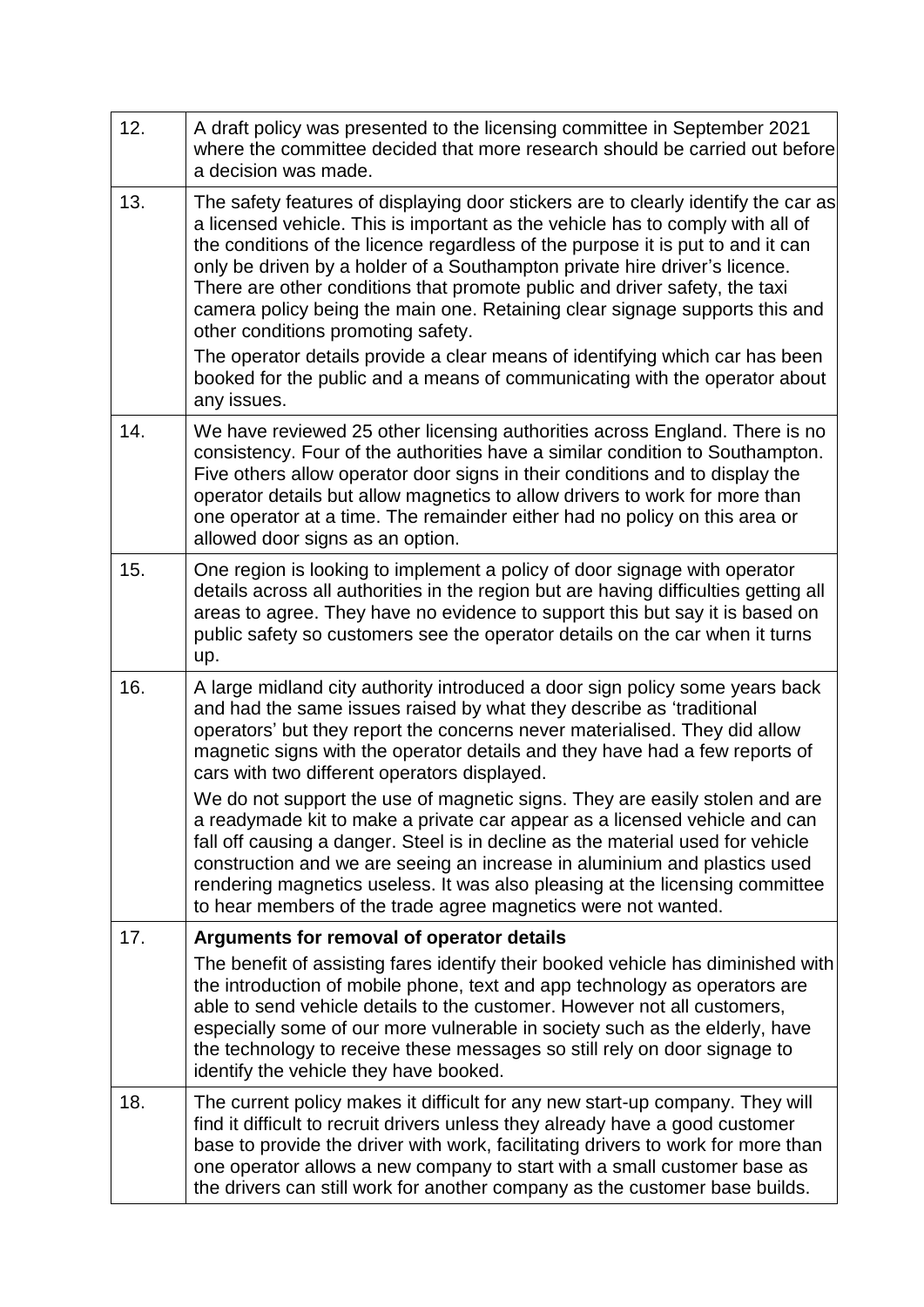| 19. | A number of drivers have indicated they will licence with an authority that<br>allows them to work with more than one operator if the policy remains as it is.<br>This may result in a steady increase in the number of vehicles working in the<br>city licensed elsewhere. This in turn will lead to an increasing number of<br>vehicles with no camera or signage other than a plate and older more<br>polluting vehicles.                                                                                                                                                                                                                                                                                                                                                                                                                                                                                                                                                                                                                                                  |
|-----|-------------------------------------------------------------------------------------------------------------------------------------------------------------------------------------------------------------------------------------------------------------------------------------------------------------------------------------------------------------------------------------------------------------------------------------------------------------------------------------------------------------------------------------------------------------------------------------------------------------------------------------------------------------------------------------------------------------------------------------------------------------------------------------------------------------------------------------------------------------------------------------------------------------------------------------------------------------------------------------------------------------------------------------------------------------------------------|
| 20. | Arguments to retain operator details                                                                                                                                                                                                                                                                                                                                                                                                                                                                                                                                                                                                                                                                                                                                                                                                                                                                                                                                                                                                                                          |
|     | Those in favour of retaining the operator details express concerns that making<br>it easy for drivers to work with more than one operator will make managing<br>demand difficult. Drivers will pick and choose which job to take resulting in<br>fulfilling shorter journeys more difficult.                                                                                                                                                                                                                                                                                                                                                                                                                                                                                                                                                                                                                                                                                                                                                                                  |
|     | It will not be possible to manage driver hours as operators will not know if the<br>driver has been using another operator earlier in the day. They also point out<br>this change will not increase the amount of work for the trade as a whole.                                                                                                                                                                                                                                                                                                                                                                                                                                                                                                                                                                                                                                                                                                                                                                                                                              |
| 21. | Officers have been approached by a representative of a private hire company<br>operating mainly in South Wales and the midlands and have operator licences<br>with over 25 different authorities. He advises since the pandemic they have<br>seen a change in behaviour from drivers with increasing instances of drivers<br>accepting a job but then not showing up or simply refusing work. This is<br>believed to be where they are working for more than one operator and the<br>drivers are 'cherry picking' the more profitable jobs. This is resulting in<br>customers being left with no car collecting them.                                                                                                                                                                                                                                                                                                                                                                                                                                                         |
| 22. | Removal of the requirement to display operator details will cause the local<br>traditional companies difficulties as they will have less control over their<br>drivers which could result in bookings being difficult to fulfil.                                                                                                                                                                                                                                                                                                                                                                                                                                                                                                                                                                                                                                                                                                                                                                                                                                              |
| 23. | A number of our local operators already hold operator licences in<br>neighbouring authorities and may consider it a better business proposition to<br>move more of their fleet to another authority, again increasing the number of<br>older vehicles working in the city with no camera. I consider this to be less<br>likely than the drivers moving if the condition is retained.                                                                                                                                                                                                                                                                                                                                                                                                                                                                                                                                                                                                                                                                                          |
| 24. | With no operator details it will make identification of the vehicle booked more<br>difficult for those without access to mobile phones or apps and those that for<br>various reasons will wait inside a building.                                                                                                                                                                                                                                                                                                                                                                                                                                                                                                                                                                                                                                                                                                                                                                                                                                                             |
| 25. | Case study: During a recent late night patrol, I observed a lone young woman<br>waiting for a private hire vehicle booked via an app. The app advised the<br>vehicle would arrive in 3 minutes, then one minute, then it said cancelled. She<br>booked another car and the same happened. By this time she was receiving<br>unwanted attention from young men in the area and she was confronted by<br>one young man who was disappointed she did not want his number. She was<br>being supported by security staff from one of our establishments, whose<br>behaviour was exemplary and must be commended. She was taken to a<br>hackney and then taken safely home. Without her details I could not identify<br>her bookings but I did speak to a regional director of the company who<br>admitted there is an issue with drivers cancelling jobs and it is probably<br>because drivers are getting a better job from another company.<br>On this patrol I saw a number of vehicles licensed by other authorities clearly<br>working in the city without any door stickers. |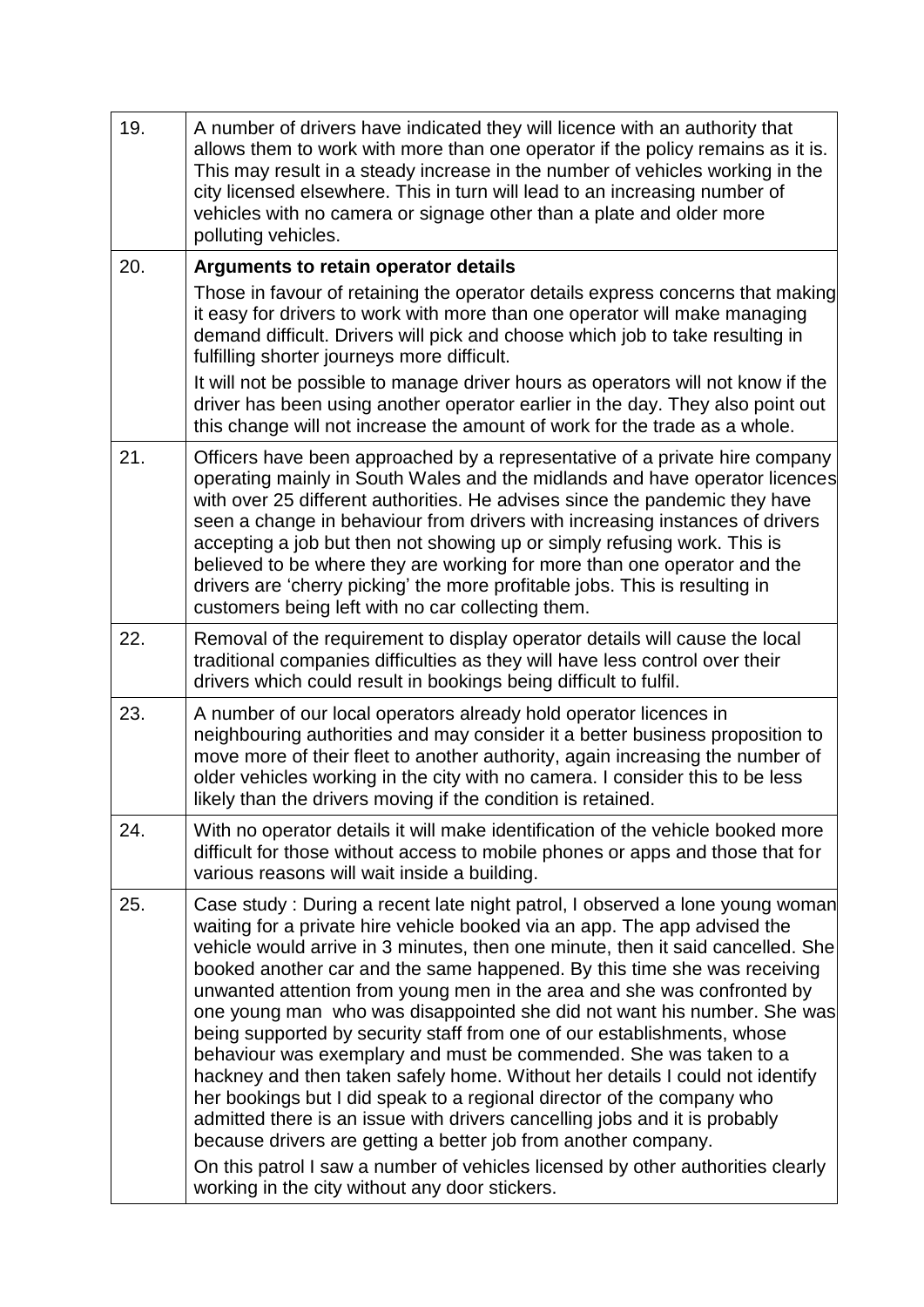| 26. | There is some evidence that supports the assertion that drivers will go to<br>some length to obtain a longer fare, it is understandable as this drives more<br>income for the individual. The request to remove the operator details from<br>the signage, emanates from a desire by some drivers to have more choice as<br>to who they work for, despite complaints and evidence of drivers 'cherry<br>picking' the longer journeys, especially in the docks. |  |  |  |  |
|-----|---------------------------------------------------------------------------------------------------------------------------------------------------------------------------------------------------------------------------------------------------------------------------------------------------------------------------------------------------------------------------------------------------------------------------------------------------------------|--|--|--|--|
|     | Easing our conditions to facilitate drivers working for more than one operator<br>will in the officers' view, result in more fares being cancelled and placing<br>vulnerable customers at risk of this practice as was recently witnessed.<br>Thankfully security from a nearby nightclub kept the young woman safe on my<br>recent patrol but they cannot always be there.                                                                                   |  |  |  |  |
|     | My recommendation is therefore to retain the policy as in appendix 1.                                                                                                                                                                                                                                                                                                                                                                                         |  |  |  |  |
|     |                                                                                                                                                                                                                                                                                                                                                                                                                                                               |  |  |  |  |
|     |                                                                                                                                                                                                                                                                                                                                                                                                                                                               |  |  |  |  |
|     | <b>RESOURCE IMPLICATIONS</b>                                                                                                                                                                                                                                                                                                                                                                                                                                  |  |  |  |  |
|     | <b>Capital/Revenue</b>                                                                                                                                                                                                                                                                                                                                                                                                                                        |  |  |  |  |
| 27. | Several drivers are advising they will licence elsewhere if the operator detail<br>continues to be required. There is evidence that suggests that a number of<br>Southampton drivers have already got licences elsewhere for this purpose.                                                                                                                                                                                                                    |  |  |  |  |
|     | This may reduce the number of vehicles we licence, reducing our income.<br>The number of out of area vehicles working in Southampton will increase<br>further.                                                                                                                                                                                                                                                                                                |  |  |  |  |
|     | <b>Property/Other</b>                                                                                                                                                                                                                                                                                                                                                                                                                                         |  |  |  |  |
| 28. | n/a                                                                                                                                                                                                                                                                                                                                                                                                                                                           |  |  |  |  |
|     | <b>LEGAL IMPLICATIONS</b>                                                                                                                                                                                                                                                                                                                                                                                                                                     |  |  |  |  |
|     | Statutory power to undertake proposals in the report:                                                                                                                                                                                                                                                                                                                                                                                                         |  |  |  |  |
| 29. | Local Government (Miscellaneous Provisions) Act 1976 section 48 (2)<br>Licensing of private hire vehicles and applying conditions to those vehicles.                                                                                                                                                                                                                                                                                                          |  |  |  |  |
| 30. | Local Government Act 2000 – Functions and Responsibilities Regulations<br>2000                                                                                                                                                                                                                                                                                                                                                                                |  |  |  |  |
|     | Provides the framework for the discharge of various functions of a local<br>authority.                                                                                                                                                                                                                                                                                                                                                                        |  |  |  |  |
|     | <b>Other Legal Implications:</b>                                                                                                                                                                                                                                                                                                                                                                                                                              |  |  |  |  |
| 31. | Crime and Disorder Act 1998                                                                                                                                                                                                                                                                                                                                                                                                                                   |  |  |  |  |
|     | Section 17 of the Crime and Disorder Act 1998 places the Council under a<br>duty to exercise its various functions with due regard to the likely effect of the<br>exercise of those functions on, and the need to do all that it reasonably can to<br>prevent, crime and disorder in its area.                                                                                                                                                                |  |  |  |  |
| 32. | Human Rights Act 1998                                                                                                                                                                                                                                                                                                                                                                                                                                         |  |  |  |  |
|     | The Act requires UK legislation to be interpreted in a manner consistent with<br>the European Convention on Human Rights. It is unlawful for the Council to<br>act in a way that is incompatible (or fail to act in a way that is compatible) with<br>the rights protected by the Act. Any action undertaken by the Council that<br>could have an effect upon another person's Human Rights must be taken                                                     |  |  |  |  |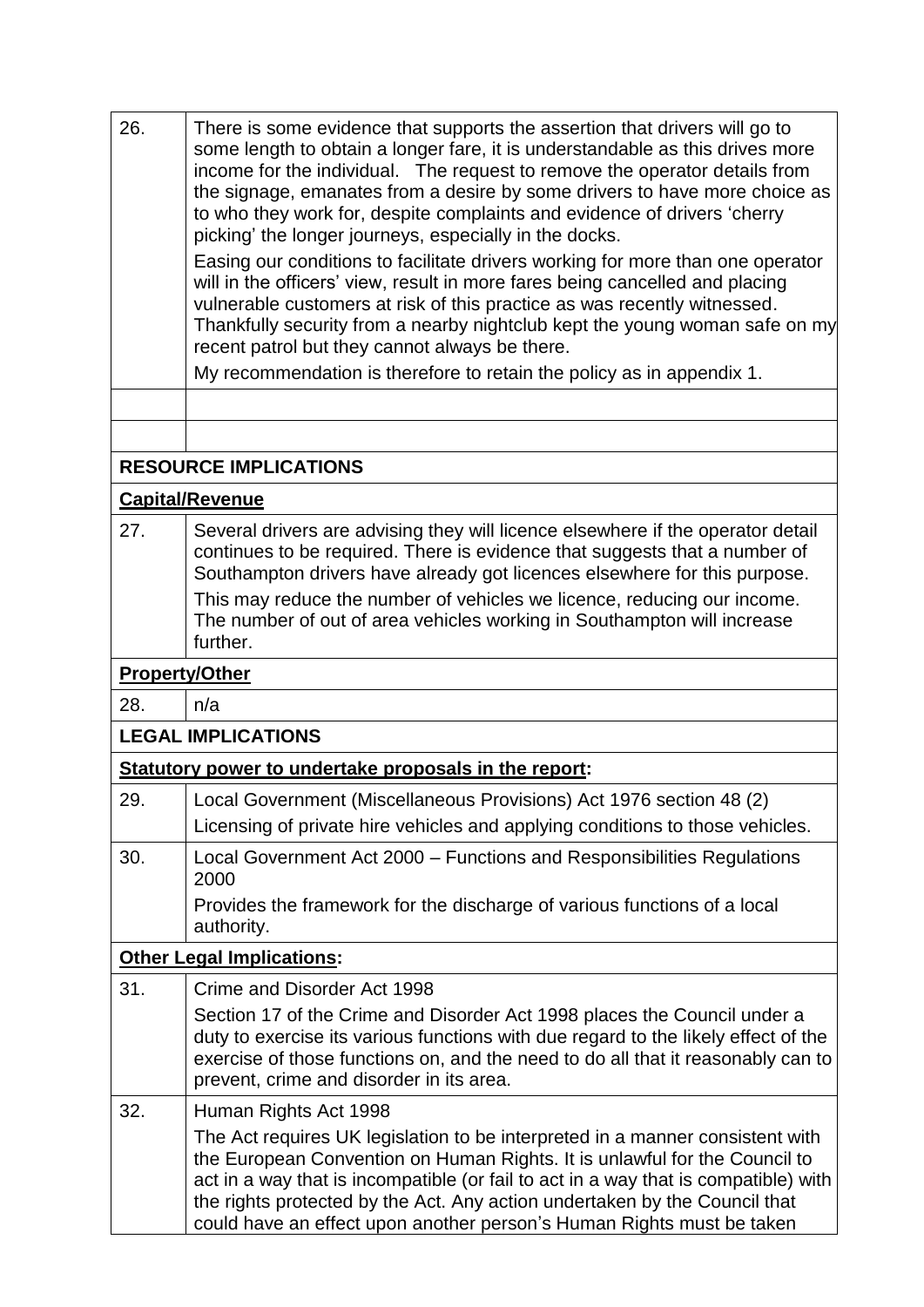|     | having regard to the principle of Proportionality – the need to balance the<br>rights of the individual with the rights of the community as a whole. Any action<br>taken by the Council which affect another's rights must be no more onerous<br>than is necessary in a democratic society. The matter set out in this report<br>must be considered in light of the above obligations.                                                                                                                                                                |  |  |  |  |
|-----|-------------------------------------------------------------------------------------------------------------------------------------------------------------------------------------------------------------------------------------------------------------------------------------------------------------------------------------------------------------------------------------------------------------------------------------------------------------------------------------------------------------------------------------------------------|--|--|--|--|
| 33. | Equality Act 2010<br>Section 149 of the Act states a public authority must, in the exercise of its<br>functions, have due regard to the need to $-$<br>a) eliminate discrimination, harassment, victimisation and any other<br>conduct that is prohibited by or under this Act;<br>b) advance equality of opportunity between persons who share a relevant<br>protected characteristic and persons who do not share it;<br>c) foster good relations between persons who share a relevant protected<br>characteristic and persons who do not share it. |  |  |  |  |
|     | <b>RISK MANAGEMENT IMPLICATIONS</b>                                                                                                                                                                                                                                                                                                                                                                                                                                                                                                                   |  |  |  |  |
| 34. | There is no risk to service delivery or financial risk for the authority. As not all<br>sectors of the taxi trades agree with each other whatever is decided has a risk<br>of reputational damage for the authority but this is likely to be limited to within<br>the taxi trade s and some of those closely associated with them.                                                                                                                                                                                                                    |  |  |  |  |
|     | <b>POLICY FRAMEWORK IMPLICATIONS</b>                                                                                                                                                                                                                                                                                                                                                                                                                                                                                                                  |  |  |  |  |
| 35. | The proposed policy is not contrary to the Council's policy framework                                                                                                                                                                                                                                                                                                                                                                                                                                                                                 |  |  |  |  |

|                   | <b>KEY DECISION?</b>                                | <b>Yes</b> |          |  |  |
|-------------------|-----------------------------------------------------|------------|----------|--|--|
|                   | <b>WARDS/COMMUNITIES AFFECTED:</b>                  |            | All Wads |  |  |
|                   | SUPPORTING DOCUMENTATION                            |            |          |  |  |
|                   |                                                     |            |          |  |  |
| <b>Appendices</b> |                                                     |            |          |  |  |
|                   | Proposed private hire vehicle policy and conditions |            |          |  |  |
| 2.                | <b>Consultation Responses</b>                       |            |          |  |  |
| 3.                | Officers responses to the consultation key points   |            |          |  |  |
|                   |                                                     |            |          |  |  |
|                   |                                                     |            |          |  |  |

## **Documents In Members' Rooms**

| 2.                                                                                                                                    |                                                                                                                                 |  |  |
|---------------------------------------------------------------------------------------------------------------------------------------|---------------------------------------------------------------------------------------------------------------------------------|--|--|
| <b>Equality Impact Assessment</b>                                                                                                     |                                                                                                                                 |  |  |
| Do the implications/subject of the report require an Equality and<br><b>Yes</b><br>Safety Impact Assessment (ESIA) to be carried out. |                                                                                                                                 |  |  |
| <b>Data Protection Impact Assessment</b>                                                                                              |                                                                                                                                 |  |  |
|                                                                                                                                       | <b>No</b><br>Do the implications/subject of the report require a Data Protection<br>Impact Assessment (DPIA) to be carried out. |  |  |